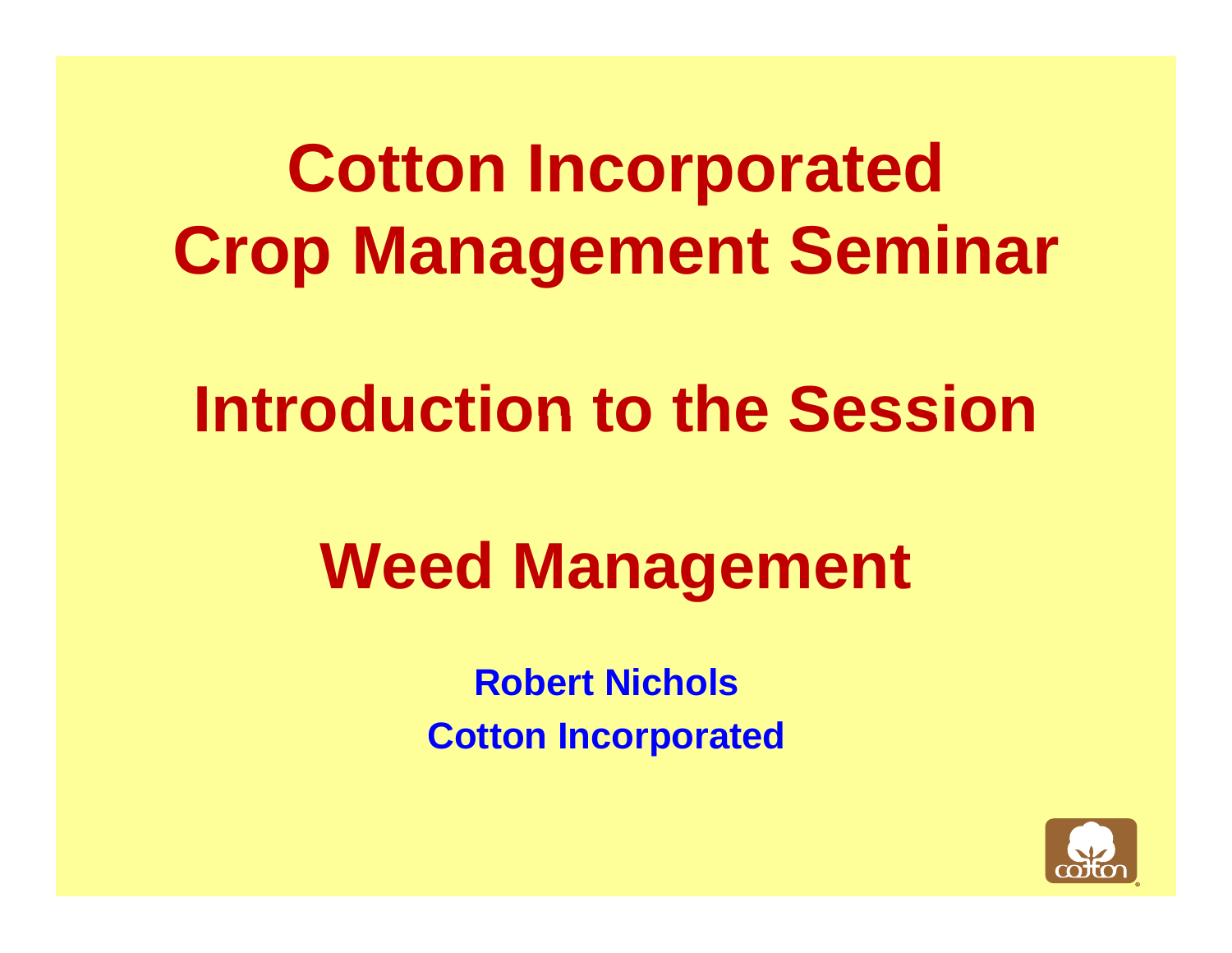# **Predominant Issues**

### **Glyphosate Resistance**

- **Management of Glyphosate-Resistant Palmer Amaranth**
- **Management of Glyphosate-Resistant Ryegrass**
- **Containing Glyphosate-Resistant Johnsongrass**
- **Future Cotton and Soybean Weed Management**

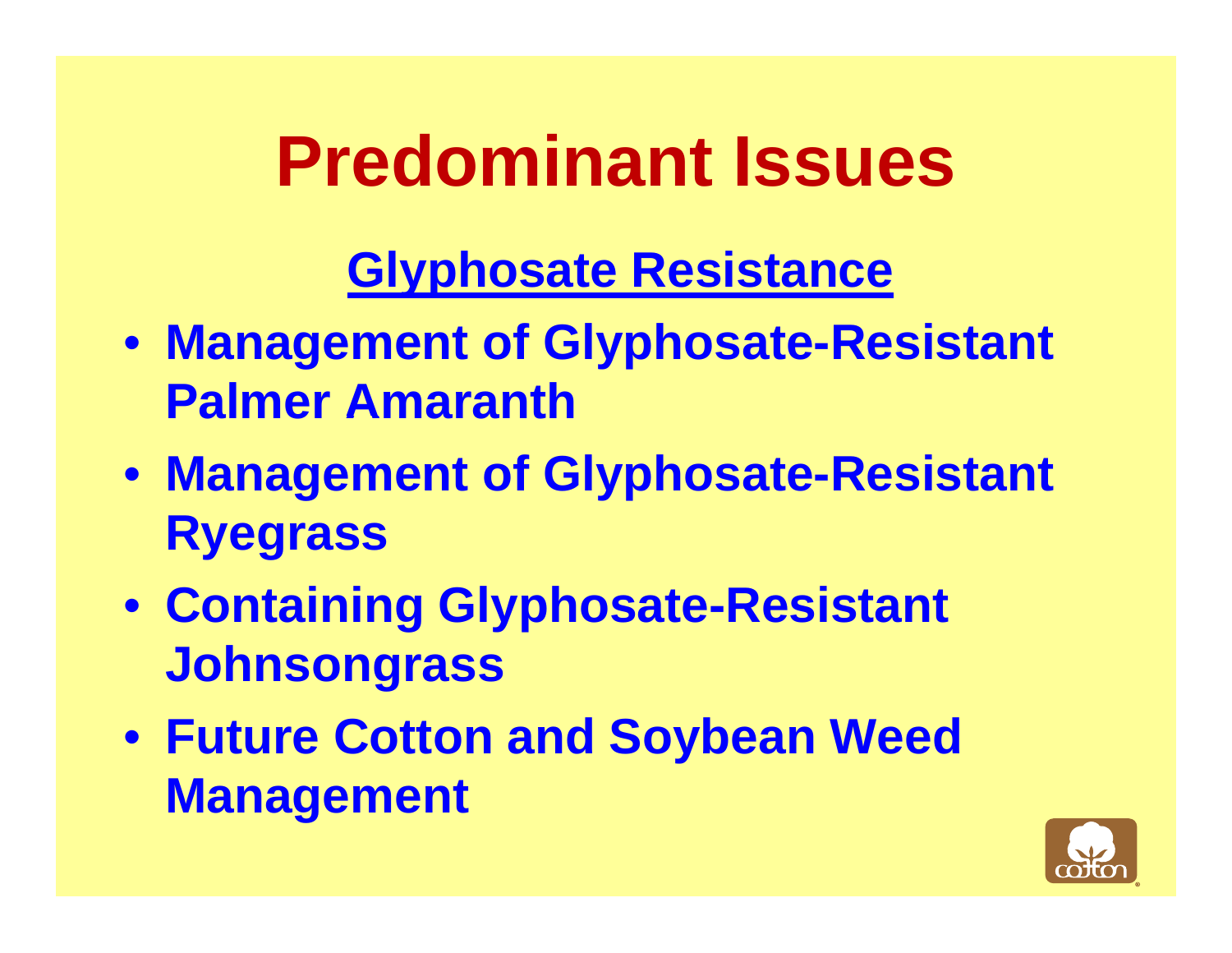# **Definition: Weed Resistance**

**"Inherited ability of a weed population to survive and reproduce after exposure to an herbicide dose (rate) that would control an unselected population"**

> *--- Weed Science Society of America*

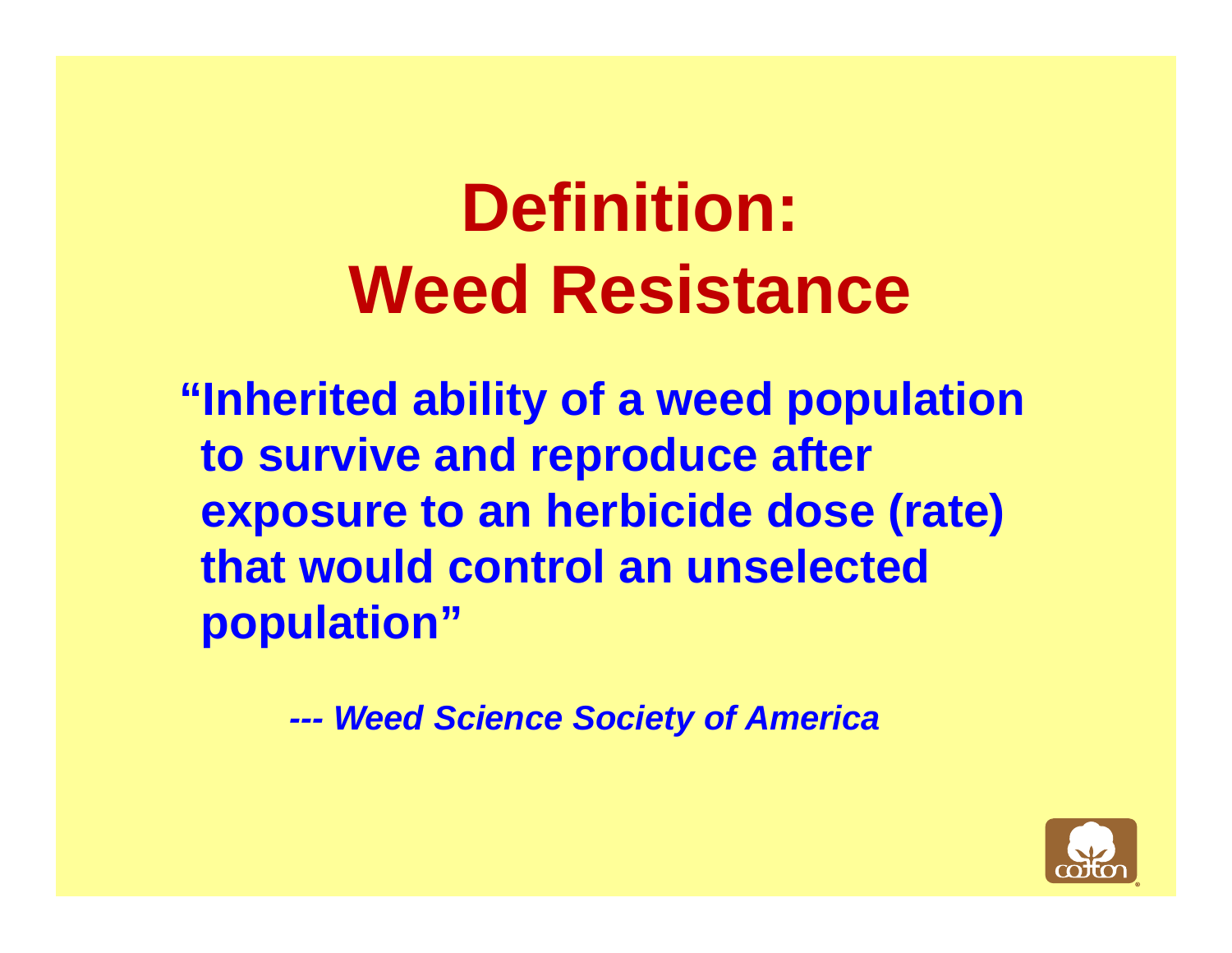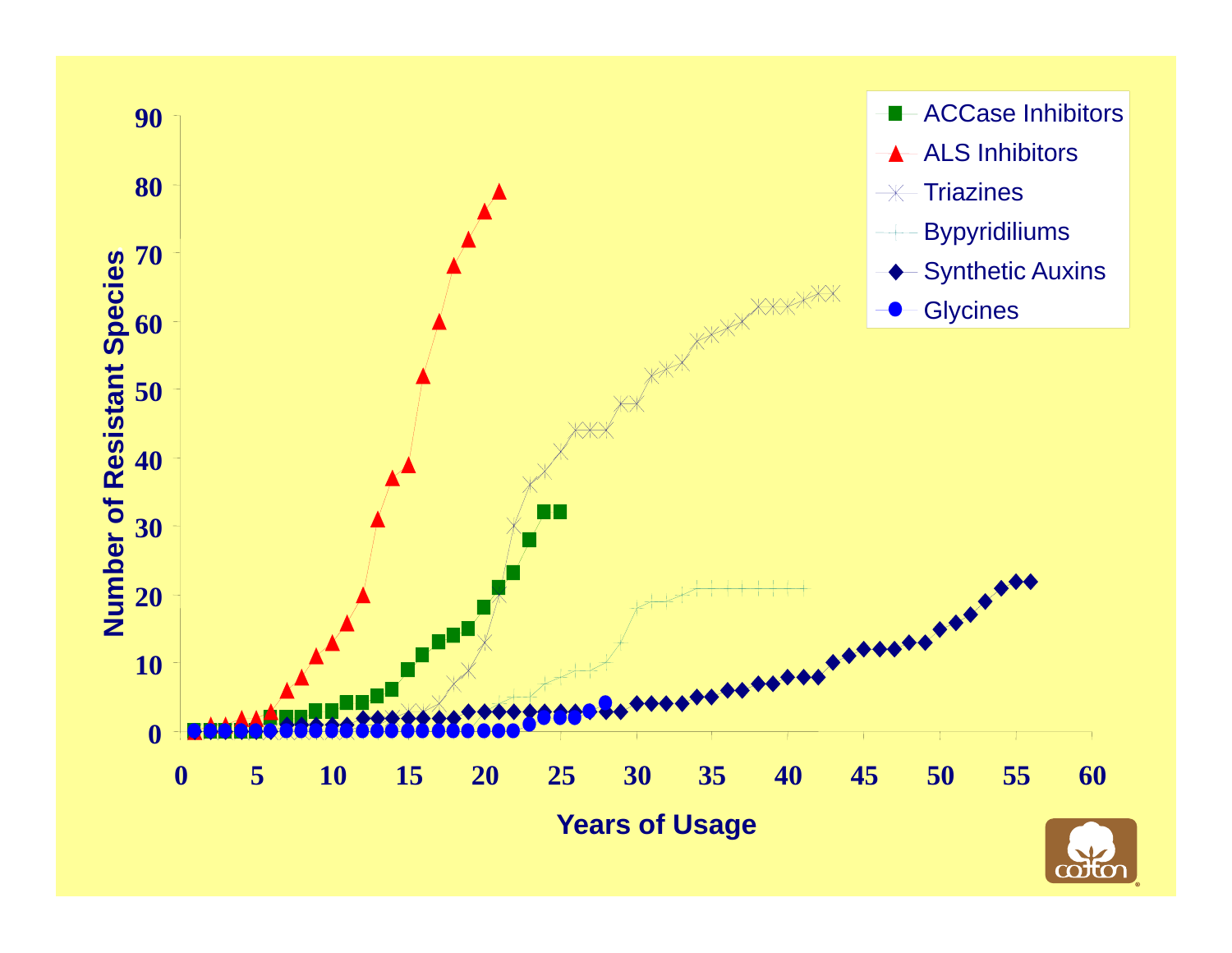## **Acetolactate Synthase Resistant** *Palmer Amaranth*



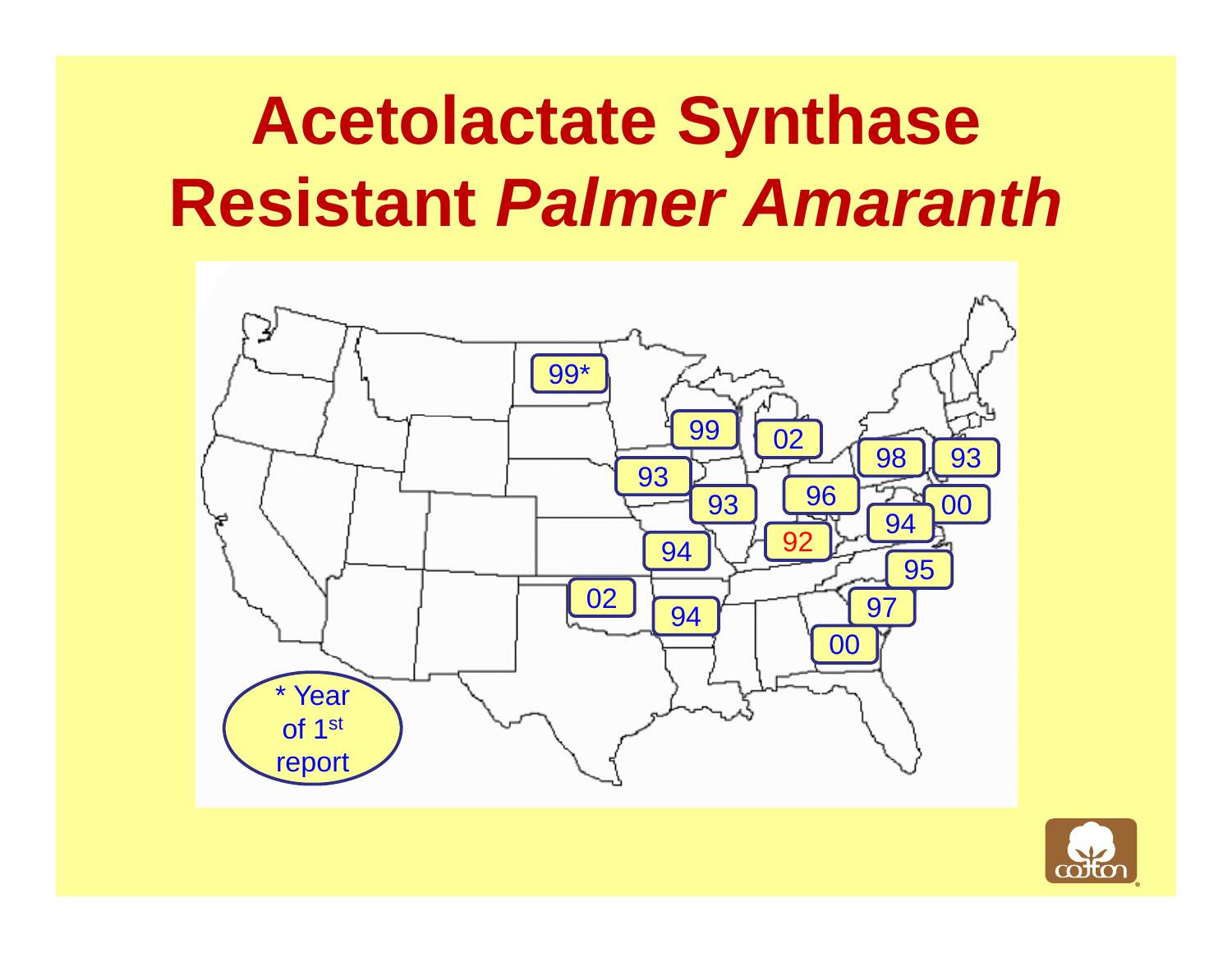### **Glyphosate-Resistant Crop Acres ( illi ) millions )**

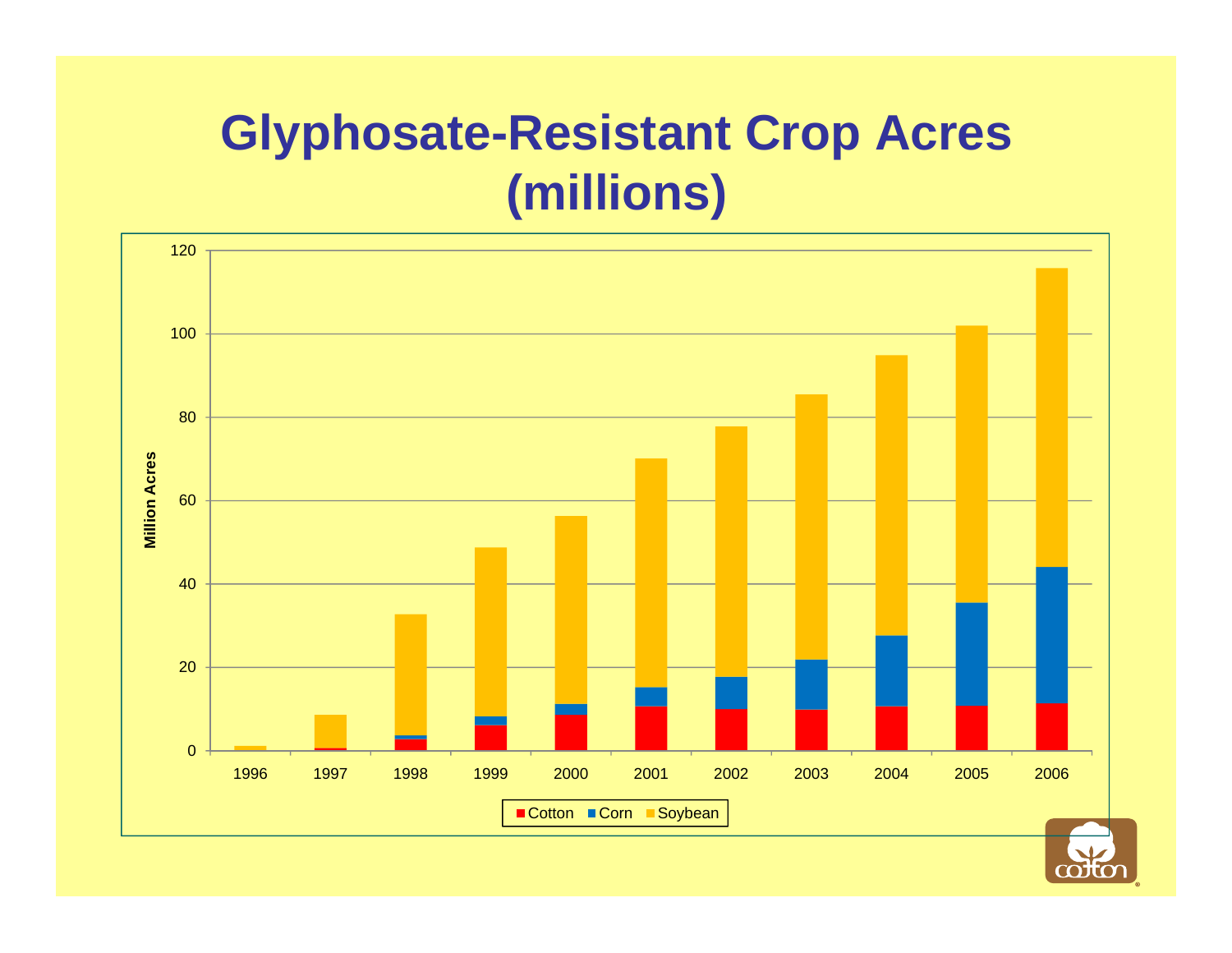#### **Percent of Glyphosate-Resistant Cotton Cultivars**



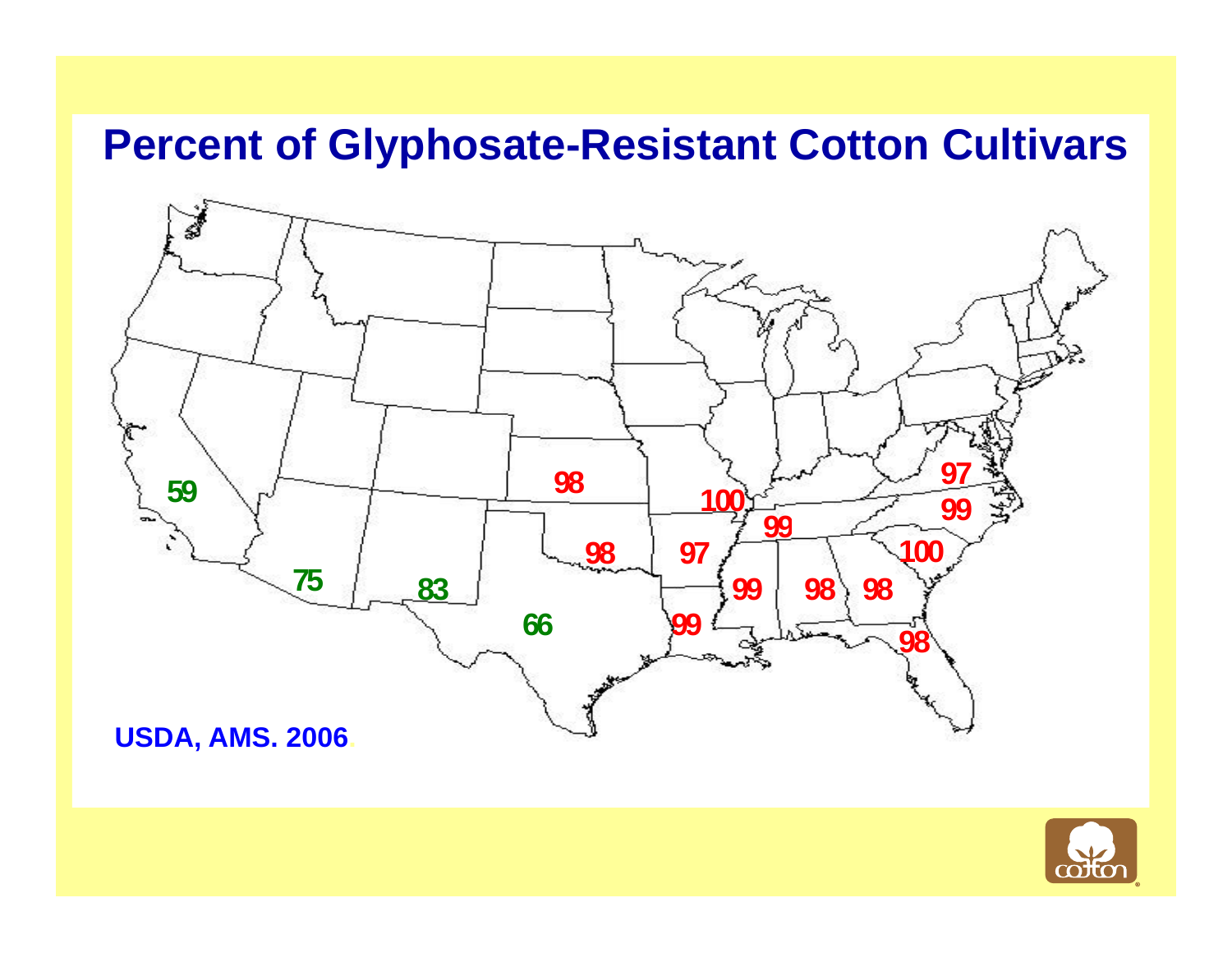#### **Total Acres Exposed to Herbicide Modes of Action f C S b C tt for Corn, Soy bean, Cotton**



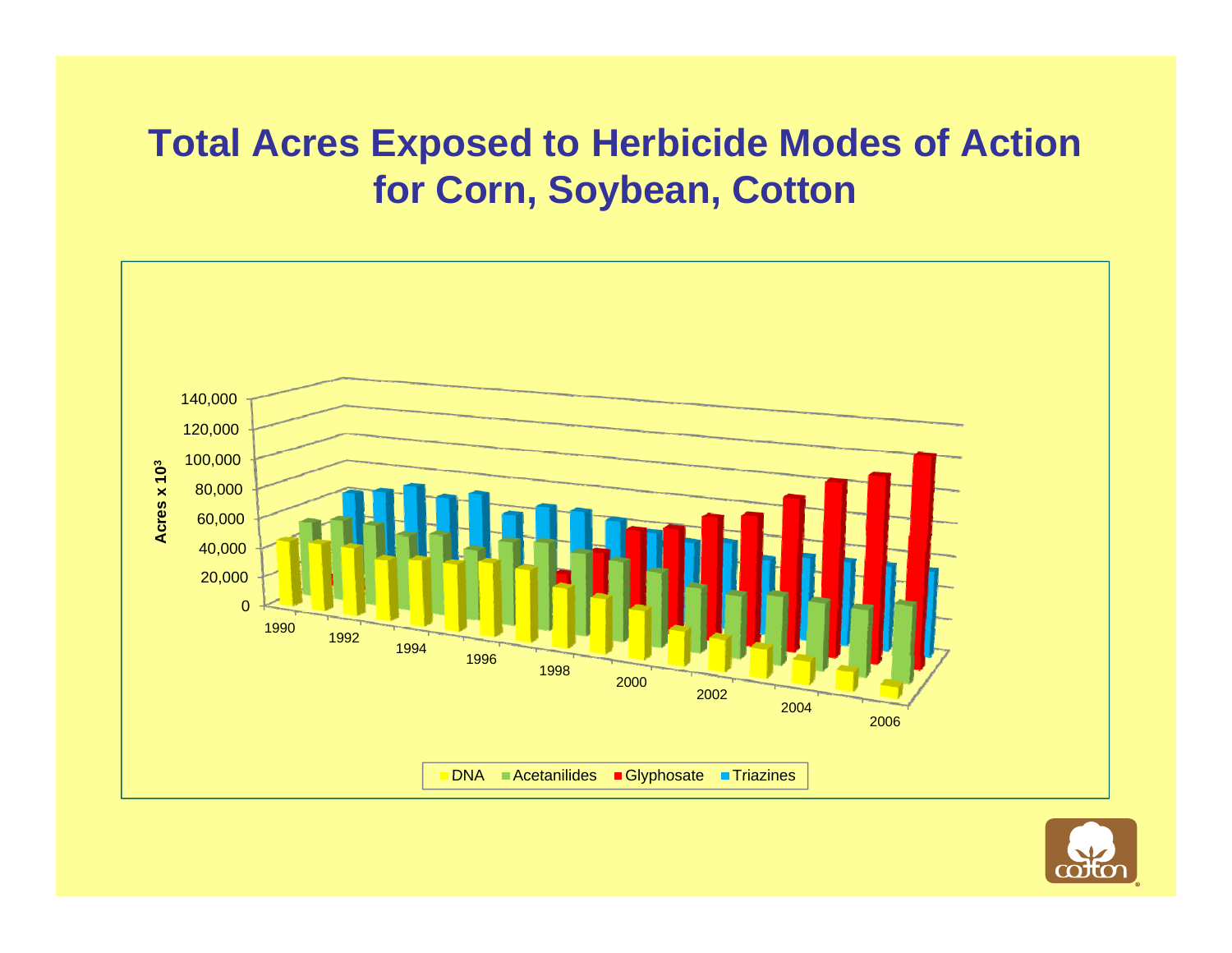#### **Number of Glyphosate-Resistant Species**



**Years**

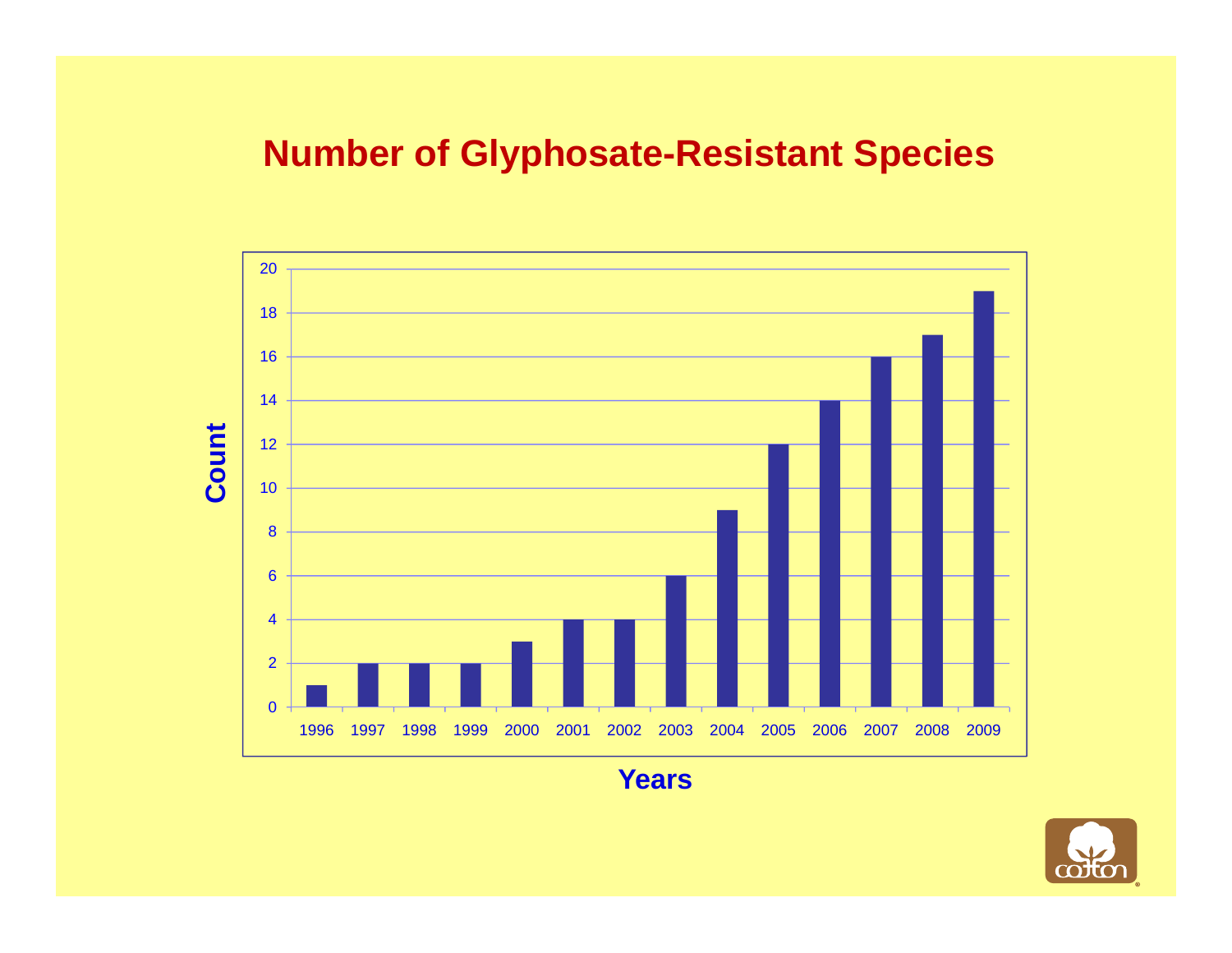## *Palmer Amaranth (Amaranthus palmeri)*

**A dioecious annual weed, growing 4-8 feet tall, producing up to 500,000 seed per year**

 $\mathcal{L}$   $\mathcal{L}$   $\mathcal{L}$  and  $\mathcal{L}$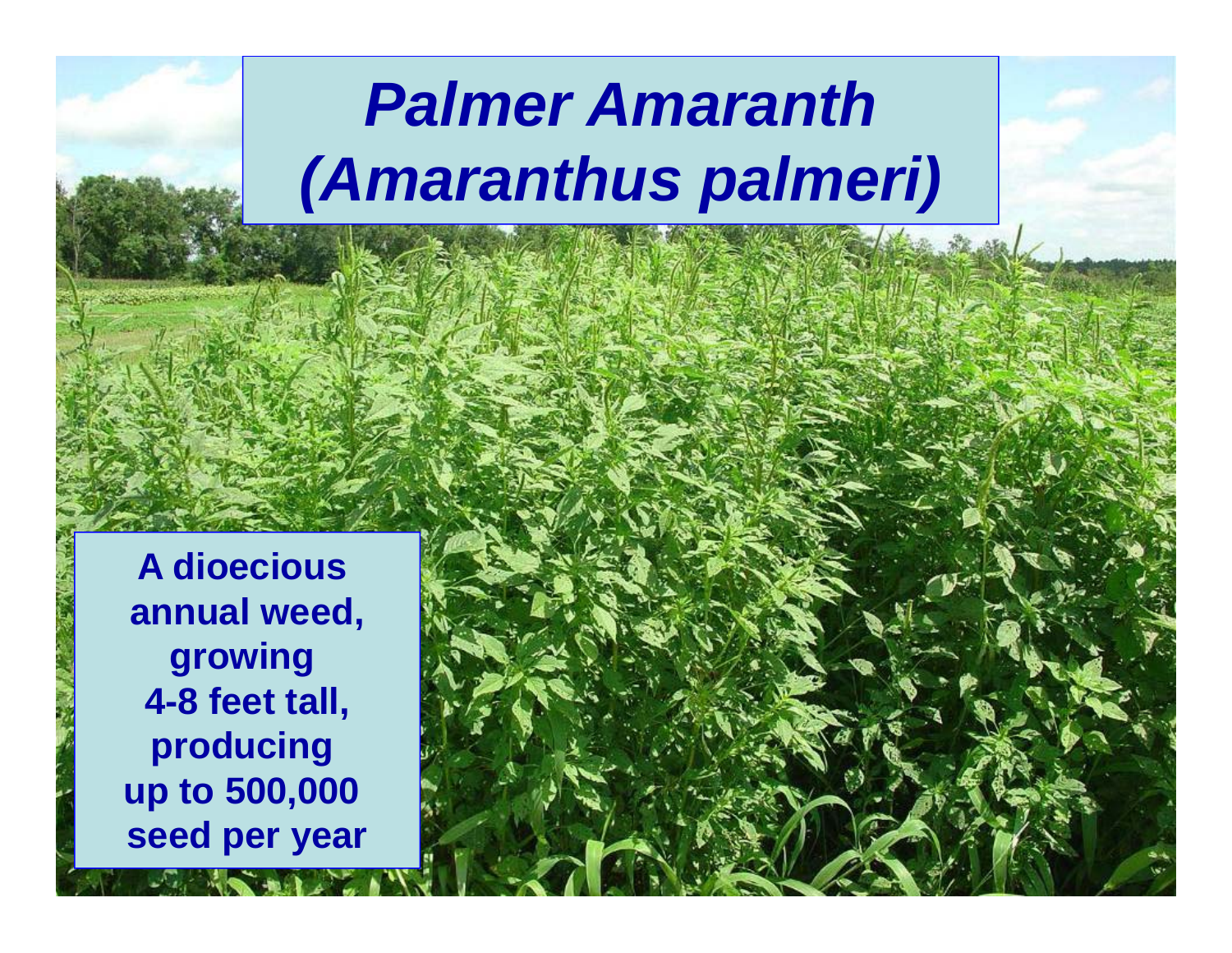### **Impacts of Glyphosate-Resistant** *Palmer Amaranth*

- **Increased complexity and costs of weed management in cotton and soybean**
- **Compromising conservation tillage**
- **May precipitate a cascade of resistance in post emergence broad-leaf herbicides**